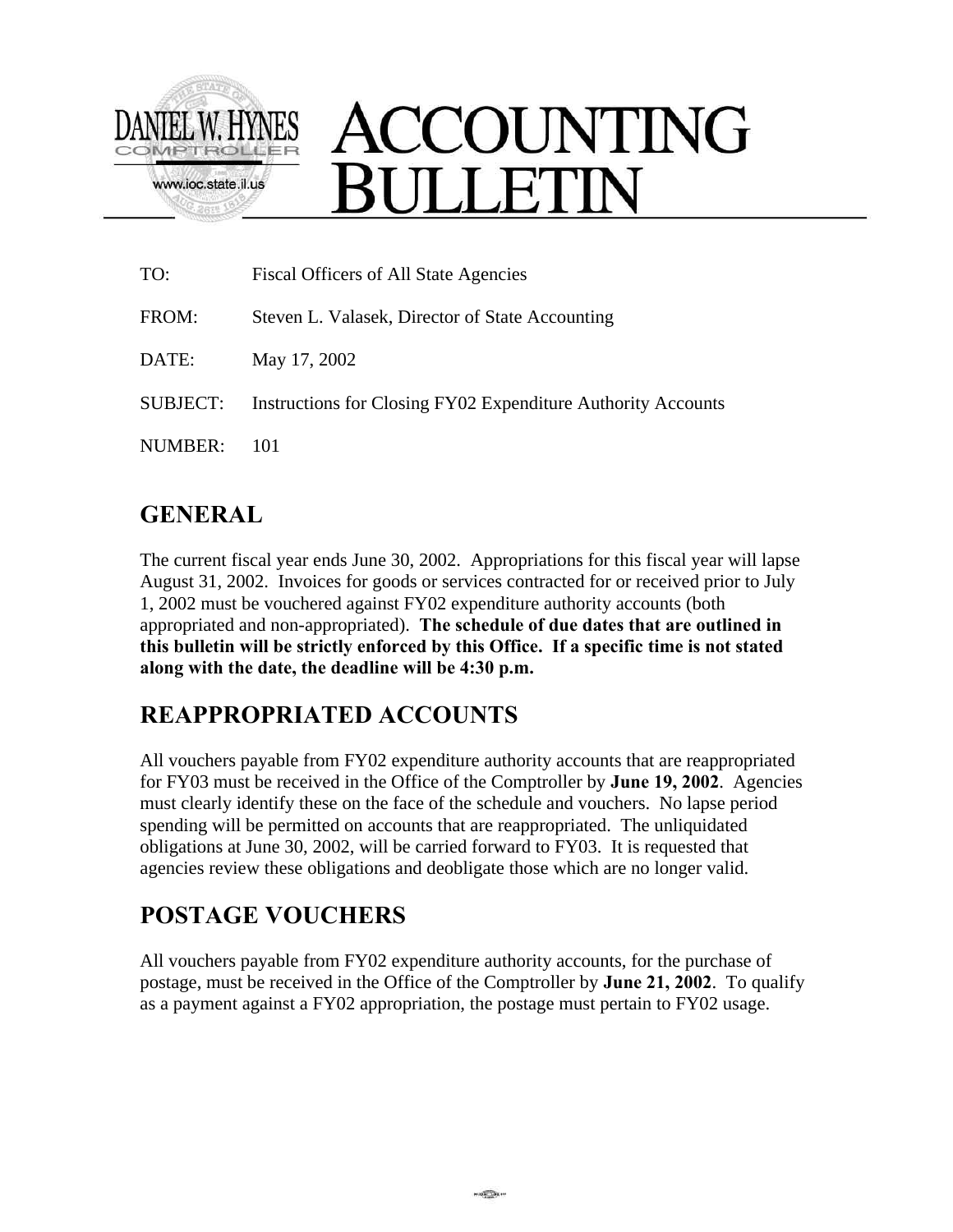### **UTILITY BILLS**

Agencies should continue the past practice of allocating utility bills that cover portions of June and July. Agencies have the option of either prorating utility bills to the proper month based upon the number of days service was provided, or charging the bill to the month and appropriate fiscal year which had the majority of serviced days. Once an option is chosen, it must be continued in all subsequent fiscal years.

#### **TELEPHONE BILLS**

Telephone bills contain an advance charge for monthly service and charges for toll calls made the previous billing period. Agencies have the option of charging the entire bill according to the fiscal year the vendor's invoice date falls within, or allocating the advance charges according to billing date and the toll call charges according to actual toll call date. Once an option is chosen, it must be continued in all subsequent fiscal years.

# **TRAVEL**

Where travel at fiscal year end crosses into the new fiscal year, agencies have the option of charging all travel expenses incident to a specific trip to the fiscal year in which the travel began, or of allocating the expenses according to the days traveled in each fiscal year utilizing separate vouchers. Once an option is chosen, it must be continued in all subsequent years.

## **LAPSE PERIOD – VOUCHERS**

From July 1, 2002, through August 31, 2002, all paper vouchers and schedules must be stamped or otherwise marked as either "FY02" or "FY03" to clearly designate the fiscal year. The fiscal year indicator should be placed on the upper right-hand corner of each voucher and schedule. For paperless vouchers, "FY02" or "FY03" should be placed on the agency tape balance report. All paper vouchers covering goods or services to be paid from FY02 expenditure authority accounts during the lapse period should be stamped in a prominent place, "Contracted for Prior to July 1". For paperless vouchers, the statement "Contracted for Prior to July 1" should be stamped on the agency tape balance report. ALL TRANSACTIONS SUBMITTED ON A TAPE MUST BE FROM ONE FISCAL YEAR.

Lapse period expenditures are limited to those liquidating liabilities for goods and services contracted for prior to July 1, 2002.

Vouchers for service must contain beginning and ending dates of service. Vouchers for purchases must contain order date(s) or received date(s).

All vouchers payable from FY02 expenditure authority accounts must be received in the Office of the Comptroller by **August 22, 2002**.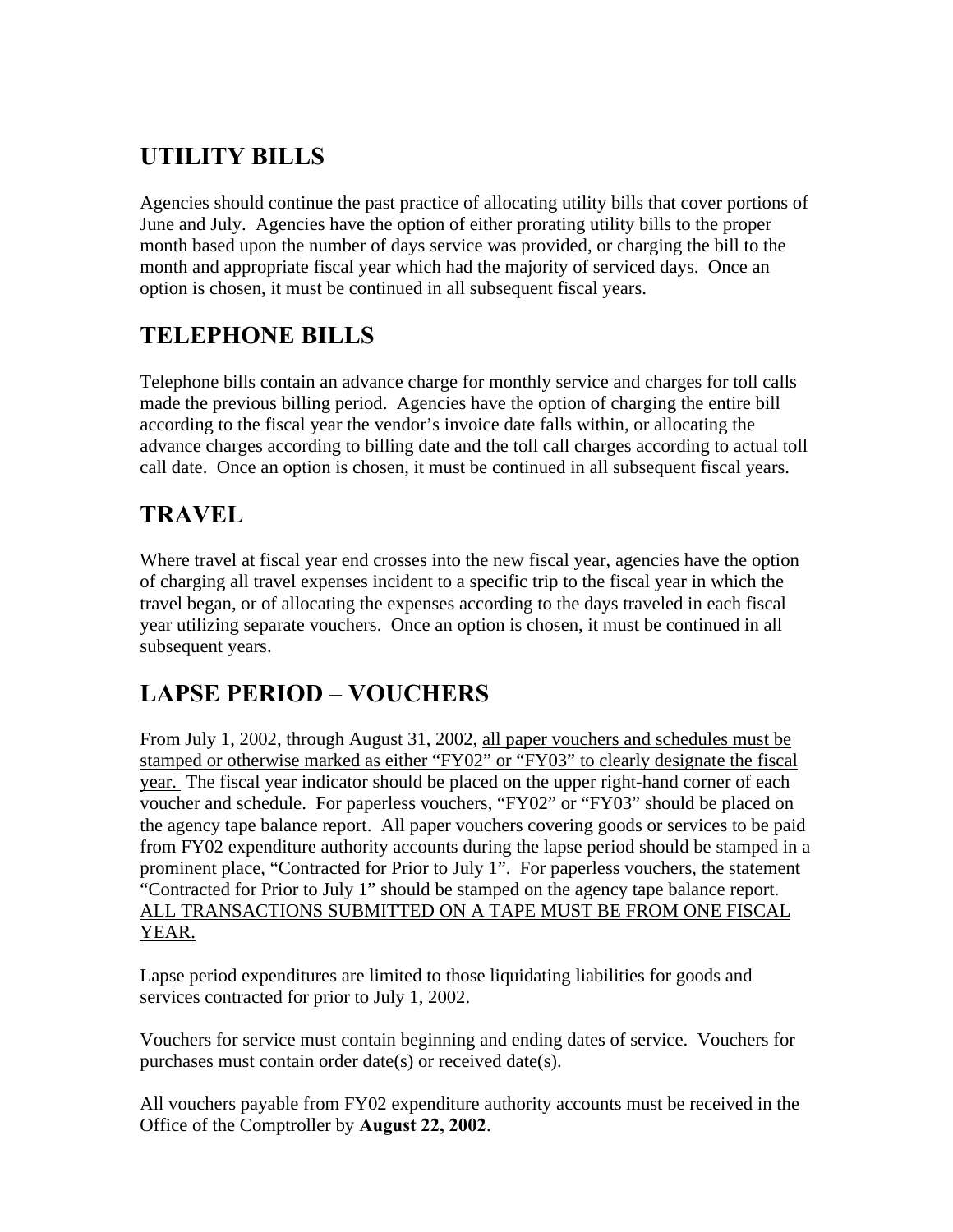### **PROFESSIONAL AND ARTISTIC VOUCHERS**

Any service which involves professional or artistic (P&A) skills, or any personal services by an employee whose compensation is subject to income tax withholding (including contractual employees) must be performed by June 30 to be charged against the FY02 appropriation.

Any voucher for  $P \& A$  or personal services submitted with a service date beyond June 30 will be ineligible for payment from FY02 and will be returned to the agency.

### **LAPSE PERIOD – OBLIGATIONS**

From July 1, 2002, through August 31, 2002, all contract related documents must be stamped or otherwise marked as either "FY02" or "FY03" to clearly designate the fiscal year. The fiscal year should be placed on the upper right-hand corner of the document.

Obligations established against FY02 expenditure authority accounts after June 30, must represent liabilities outstanding at June 30, 2002 (i.e., financial obligations for goods or services contracted for or received prior to July 1, 2002). In addition, all FY02 CODs filed after June 30 should be stamped "Contracted for Prior to July 1".

Outstanding obligations at June 30, 2002, may be canceled or decreased during the lapse period. Outstanding obligations representing actual contractual liabilities may be decreased or canceled only if such notice is accompanied by a contract amendment reflecting the corresponding decrease or cancellation. Contractual liabilities may also be increased during the lapse period as long as the increase is relevant to the original contract and is accompanied by a contract amendment executed prior to July 1, increasing the contract amount.

All obligation establishments, increases, decreases and cancellations that affect FY02 processing, must be received in the Office of the Comptroller by **August 21, 2002**.

#### **LAPSE PERIOD – TRANSFERS**

All 2% transfers that affect FY02 processing must be received in the Office of the Comptroller by **August 23, 2002**. All Expenditure Transfers that affect FY02 processing must be received in the Office of the Comptroller by **August 19, 2002**.

# **FY03 VOUCHERS AND OBLIGATIONS**

Expenditures for goods and services contracted for after June 30, 2002 must be charged against FY03 expenditure authority accounts and cite obligations established in the FY03 accounts.

#### **All transactions submitted on a tape must be from one fiscal year.**